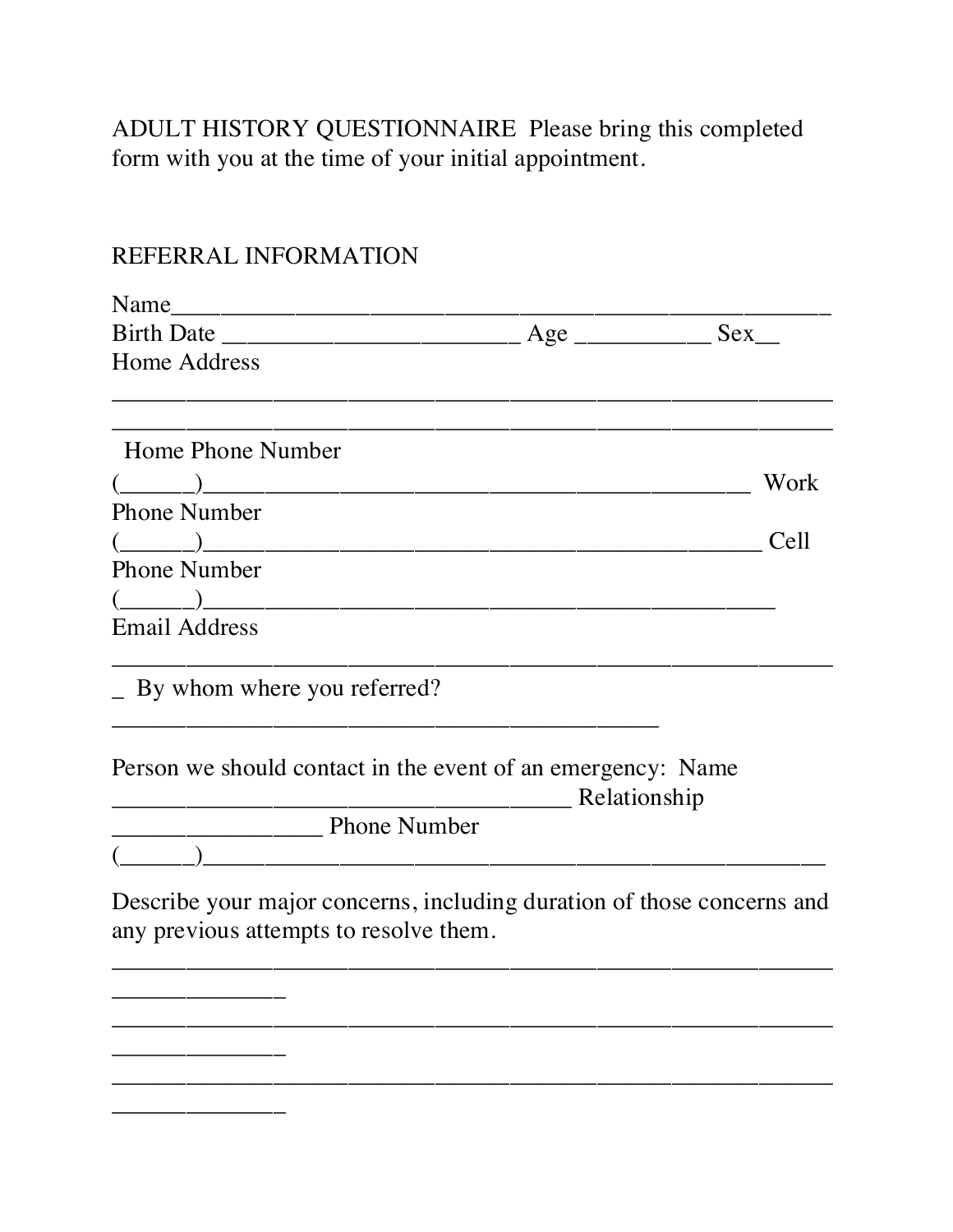Indicate with a check mark how severe your concerns are at this point in time: \_\_\_\_\_\_ mildly upsetting \_\_\_\_\_\_ moderately severe \_\_\_\_\_\_ very severe \_\_\_\_\_\_\_ extremely severe \_\_\_\_\_\_ incapacitating

Please describe below any major life stressors that have occurred to you or your family during the past year.

What goals do you have for your treatment?

List past and/or present counseling and evaluation services: Counselor Dates Seen

Records Available?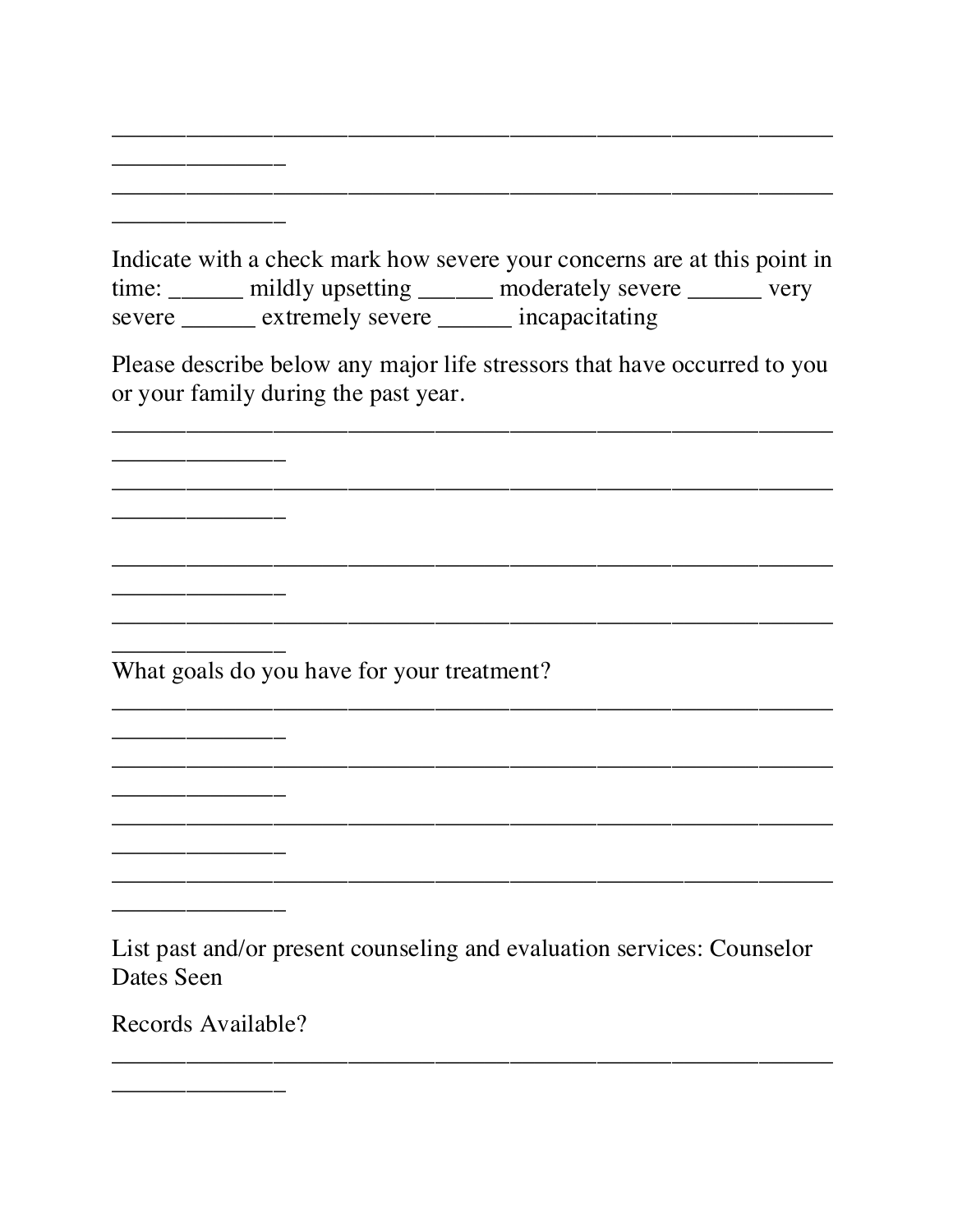|                           | Medical Development History Primary Care Physician: Name   | Address    |
|---------------------------|------------------------------------------------------------|------------|
|                           |                                                            | Phone      |
|                           | <u> 1999 - Johann John Stoff, fransk politik (d. 1989)</u> | Present or |
| <b>Chronic Illnesses:</b> |                                                            |            |
|                           |                                                            |            |
|                           |                                                            |            |
|                           |                                                            |            |
| physician):               | Current Medications (indicate dosage and prescribing       |            |
|                           |                                                            |            |
|                           |                                                            |            |
|                           |                                                            |            |
|                           | Past Psychiatric Medications: Medication Dose              |            |
| Response Why stopped      |                                                            |            |
|                           |                                                            |            |
|                           |                                                            |            |
|                           |                                                            |            |
|                           |                                                            |            |
|                           |                                                            |            |
| Allergies:                |                                                            |            |
|                           |                                                            |            |
|                           |                                                            |            |

Please indicate with a check mark if your childhood/adolescent/young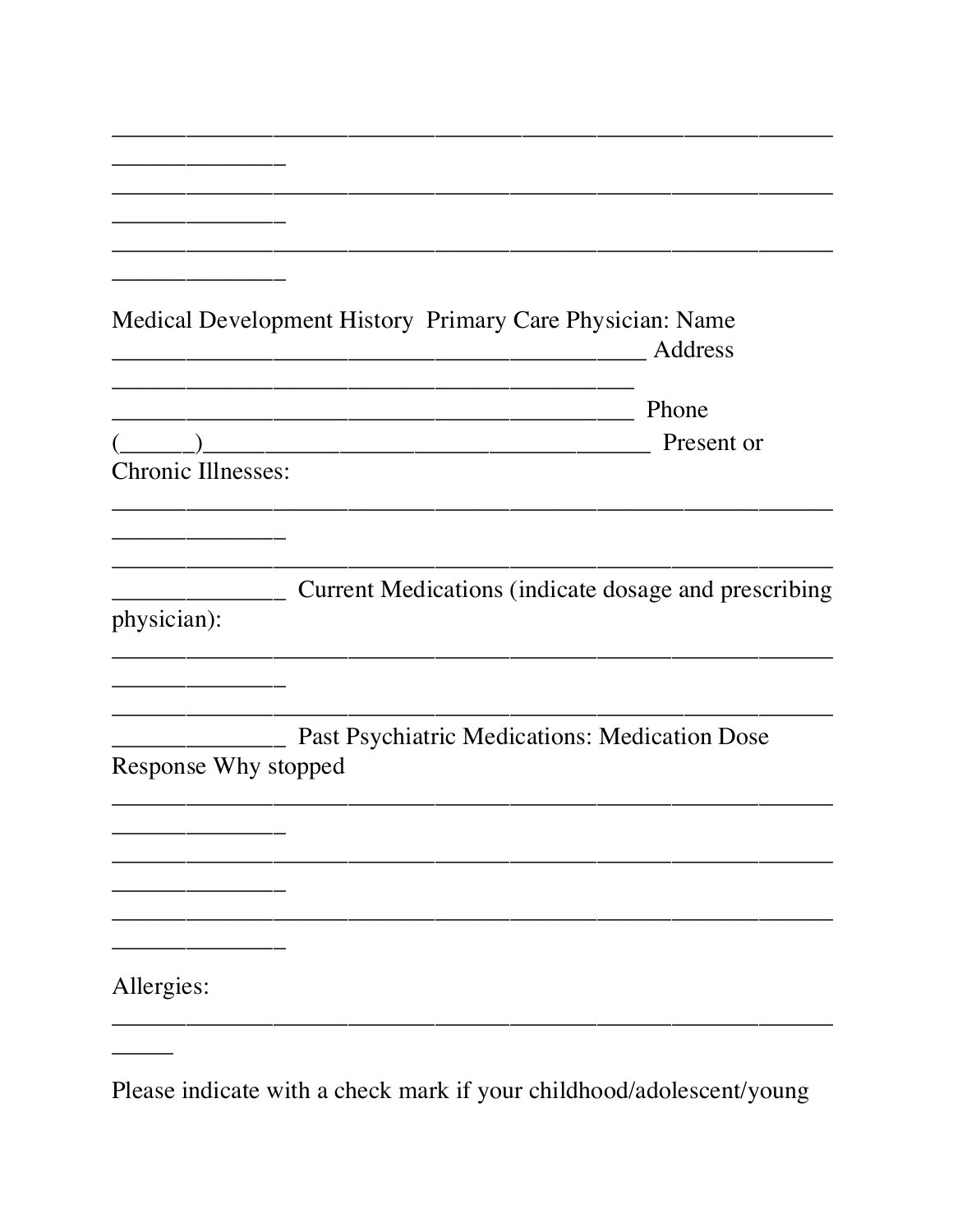adult history includes any of the following: birth complications \_\_\_\_ major childhood illnesses \_\_\_\_ major childhood injuries \_\_\_\_ major childhood stresses head injury (major or minor) \_\_\_\_\_ seizures

substance or alcohol abuse \_\_\_\_ childhood anxiety childhood depression \_\_\_\_\_ allergies \_\_\_\_\_ attention difficulties \_\_\_\_\_ victim of sexual abuse \_\_\_\_ victim of physical abuse \_\_\_\_ difficult family situation \_\_\_\_ problematic childhood/adolescence \_\_\_\_ childhood behavior problems

\_\_\_\_ childhood legal problems \_\_\_\_ learning disabilities \_\_\_\_ parental separation/divorce \_\_\_\_ adoption

Please provide details concerning checked items:

Educational/Occupational Information

EDUCATION Highest grade completed in school, including degrees earned (indicate subject major).

\_\_\_\_\_\_\_\_\_\_\_\_\_\_\_\_\_\_\_\_\_\_\_\_\_\_\_\_\_\_\_\_\_\_\_\_\_\_\_\_\_\_\_\_\_\_\_\_\_\_\_\_\_\_\_\_\_\_

\_\_\_\_\_\_\_\_\_\_\_\_\_\_\_\_\_\_\_\_\_\_\_\_\_\_\_\_\_\_\_\_\_\_\_\_\_\_\_\_\_\_\_\_\_\_\_\_\_\_\_\_\_\_\_\_\_\_

\_\_\_\_\_\_\_\_\_\_\_\_\_\_\_\_\_\_\_\_\_\_\_\_\_\_\_\_\_\_\_\_\_\_\_\_\_\_\_\_\_\_\_\_\_\_\_\_\_\_\_\_\_\_\_\_\_\_

\_\_\_\_\_\_\_\_\_\_\_\_\_\_\_\_\_\_\_\_\_\_\_\_\_\_\_\_\_\_\_\_\_\_\_\_\_\_\_\_\_\_\_\_\_\_\_\_\_\_\_\_\_\_\_\_\_\_

\_\_\_\_\_\_\_\_\_\_\_\_\_\_\_\_\_\_\_\_\_\_\_\_\_\_\_\_\_\_\_\_\_\_\_\_\_\_\_\_\_\_\_\_\_\_\_\_\_\_\_\_\_\_\_\_\_\_

Describe your academic strengths.

\_\_\_\_\_\_\_\_\_\_\_\_\_\_

\_\_\_\_\_\_\_\_\_\_\_\_\_\_

\_\_\_\_\_\_\_\_\_\_\_\_\_\_

\_\_\_\_\_\_\_\_\_\_\_\_\_\_

\_\_\_\_\_\_\_\_\_\_\_\_\_\_

Describe any academic difficulties.

Compared to other students you went to school with as a child, how would you rate your overall intelligence level? below average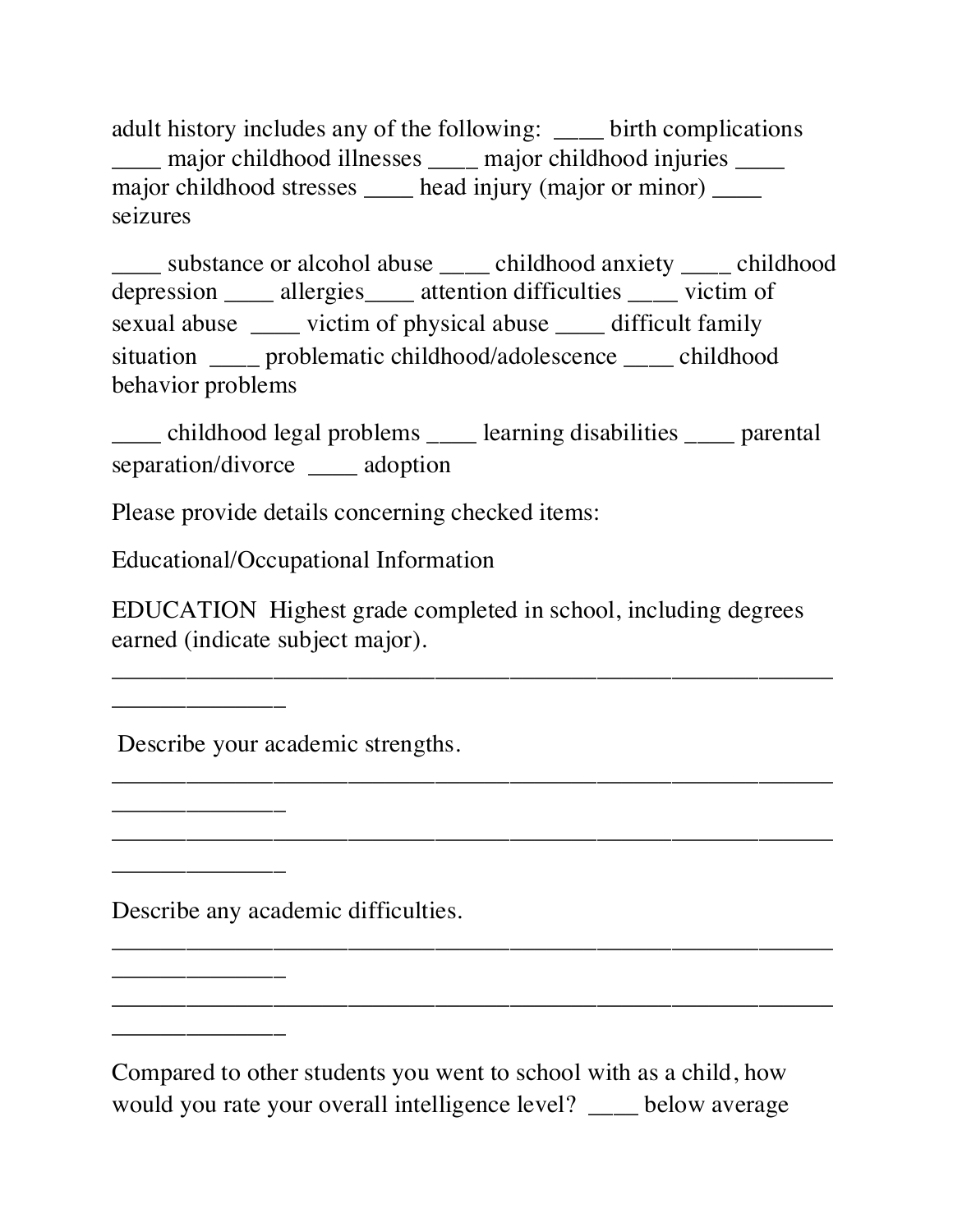\_\_\_\_ average \_\_\_\_ above average \_\_\_ gifted

**OCCUPATION** 

Describe your current employment position

<u> 1980 - Johann Barn, mars eta bat eta bat erroman erroman erroman erroman erroman erroman erroman erroman err</u>

List other positions you have held: Type of Job Years

Are you satisfied with your present work?

If not, in what ways are you dissatisfied?

**INTERESTS** 

Describe your present interests or hobbies.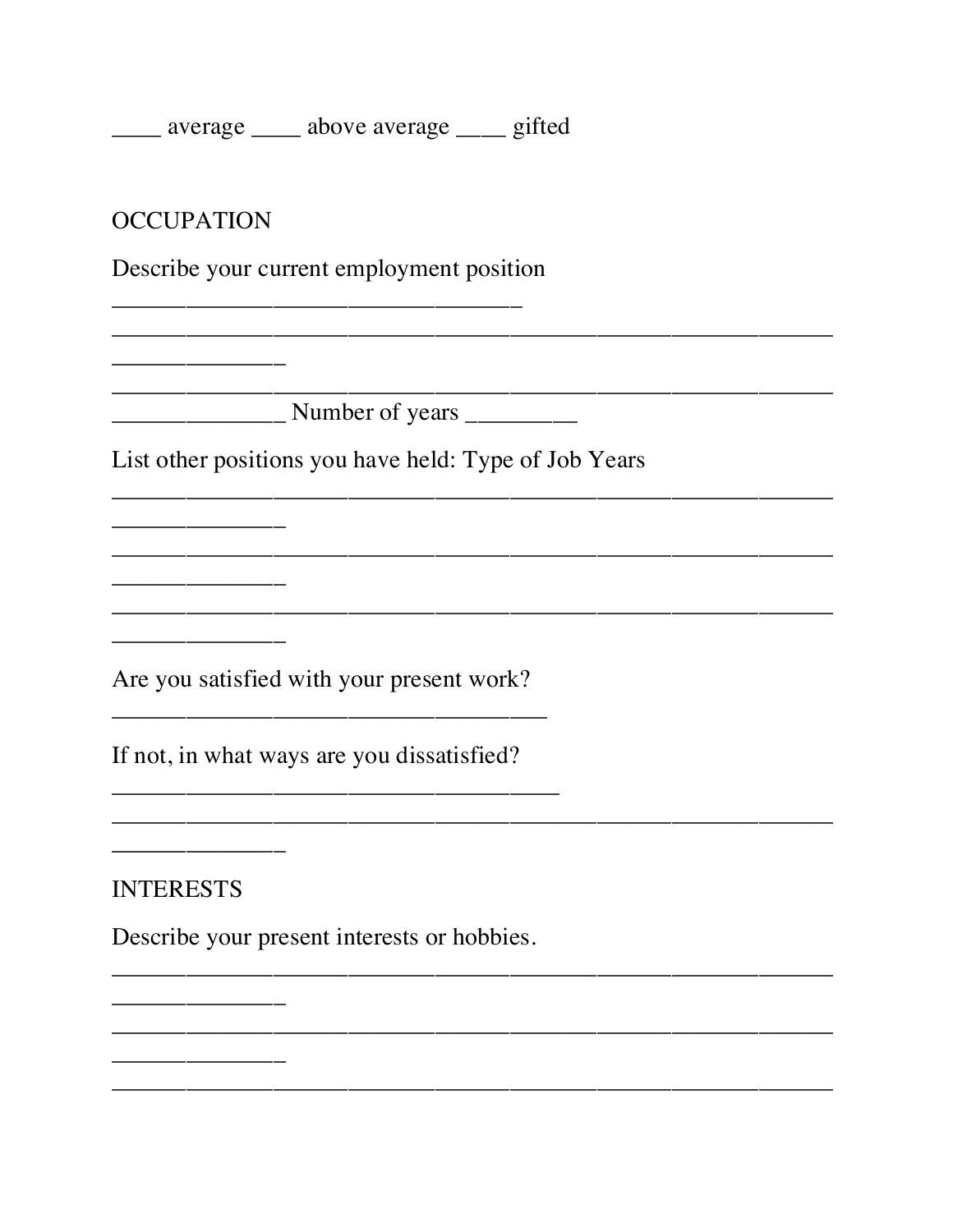Present Areas of Concern All people encounter difficulties from time to time. Please indicate with a check mark those areas of concern which you believe pose particular challenges for you.

\_\_\_\_\_\_\_\_\_\_\_\_\_\_

TENSIONS/WORRIES \_\_\_\_ fearful \_\_\_\_ panicky \_\_\_\_ feeling keyed up or on edge \_\_\_\_\_ easily fatigued \_\_\_\_\_ difficulty concentrating \_\_\_\_\_ repetitive worries \_\_\_\_ repetitive actions to prevent stress \_\_\_\_ fear of dying irritable frequent stomachaches frequent headaches \_\_\_\_\_ specific fears (indicate \_\_\_\_\_\_\_\_\_\_\_\_\_\_\_\_) \_\_\_\_\_ feelings of guilt \_\_\_\_ grieving \_\_\_\_ feeling hopeless \_\_\_\_ over- excited \_\_\_\_ under-excited \_\_\_\_ angry \_\_\_\_ slow-moving/under-active \_\_\_\_ moody \_\_\_\_ difficulty controlling temper \_\_\_\_ thoughts of hurting self \_\_\_\_ thoughts of doing something uncontrolled career indecision \_\_\_\_\_ identity issues \_\_\_\_\_ eating problems \_\_\_\_\_ weight loss or gain \_\_\_\_ substance abuse \_\_\_\_ excessive use of alcohol \_\_\_\_ unusual thoughts or feelings \_\_\_\_ legal problems

ATTENTION/LEARNING \_\_\_\_ memory difficulties \_\_\_\_ disorganization \_\_\_\_ difficulty with attention \_\_\_\_ lose things frequently \_\_\_\_\_ easily distracted \_\_\_\_\_ forgetful \_\_\_\_\_ fidgety \_\_\_\_\_ feelings of restlessness act without thinking learning disability \_\_\_\_ difficulty reading \_\_\_\_ difficulty writing \_\_\_\_ difficulty understanding what others say

INTERPERSONAL STRESSES \_\_\_\_ lonely or isolated \_\_\_\_ difficulty with coworkers difficulty with boss difficulty with family \_\_\_\_ difficulty with friends

REACTIONS/LIFESTYLE \_\_\_\_\_ too emotional \_\_\_\_\_ under emotional \_\_\_\_ like to be center of attention \_\_\_\_ hard to trust others \_\_\_\_ feel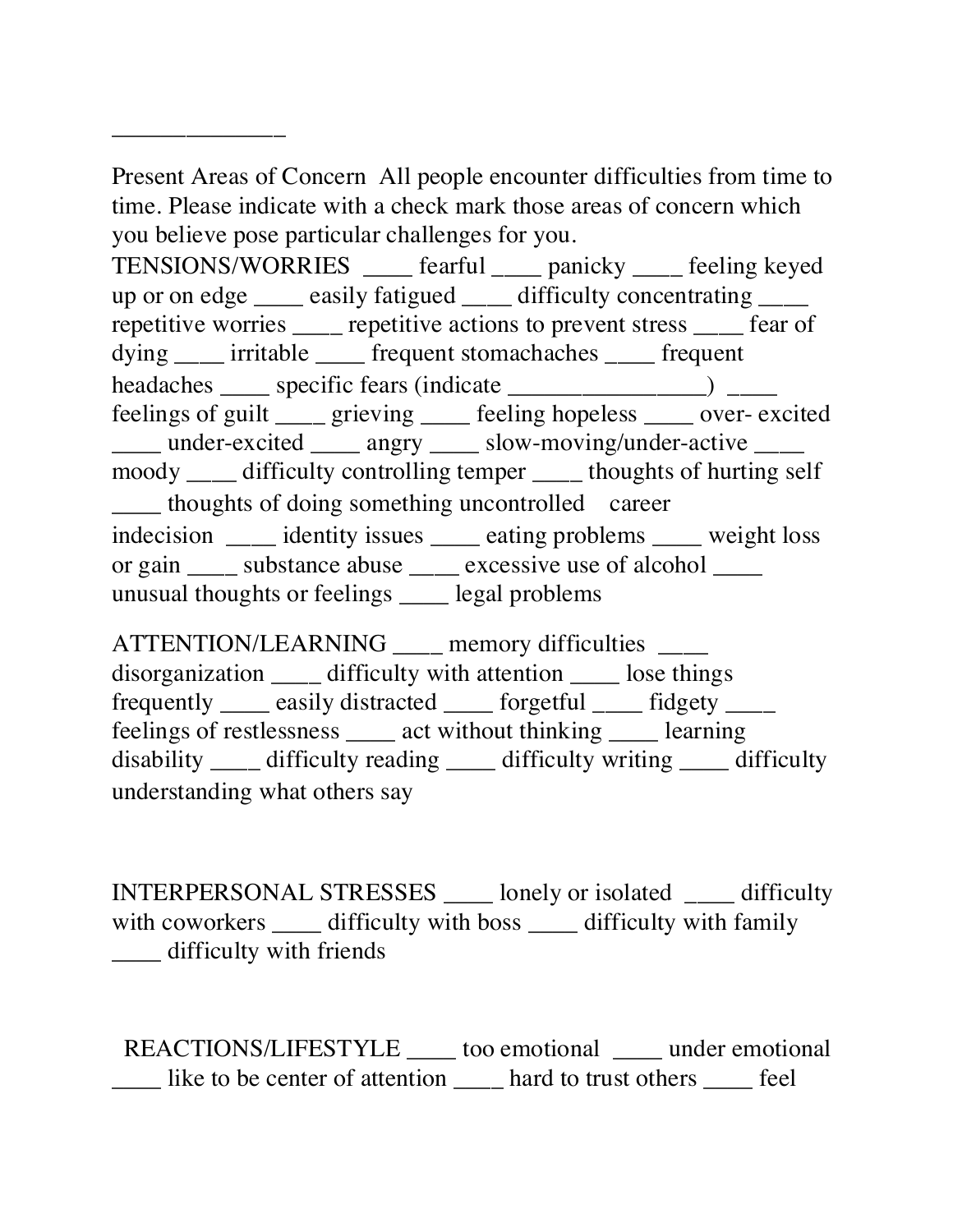people talk about me \_\_\_\_ avoid people when possible \_\_\_\_ fear of criticism \_\_\_\_ difficulty with decisions \_\_\_\_ fear others will abandon me \_\_\_\_ difficulty doing things on own \_\_\_\_ perfectionistic \_\_\_\_ overly focused on work \_\_\_\_ rigid/stubborn \_\_\_\_ fluctuating, unstable relationships \_\_\_\_ reckless \_\_\_\_ feelings of emptiness \_\_\_\_

difficulty following rules \_\_\_\_ physically aggressive \_\_\_\_ preoccupied with fantasies of success special talents eccentric

Please elaborate on any items above and specify any other concerns.

Family History HOUSEHOLD List household members' names, ages, and any concern you may have.

\_\_\_\_\_\_\_\_\_\_\_\_\_\_\_\_\_\_\_\_\_\_\_\_\_\_\_\_\_\_\_\_\_\_\_\_\_\_\_\_\_\_\_\_\_\_\_\_\_\_\_\_\_\_\_\_\_\_

Name Age Relationship Medical/School/Behavior concern

1.

\_\_\_\_\_\_\_\_\_\_\_

\_\_\_\_\_\_\_\_\_\_\_\_\_\_

| 2.                                                       |  |  |
|----------------------------------------------------------|--|--|
| 3.                                                       |  |  |
| 4.                                                       |  |  |
| 5.                                                       |  |  |
| 6.                                                       |  |  |
|                                                          |  |  |
| MARITAL STATUS ____Single ____Engaged ___Married ____Re- |  |  |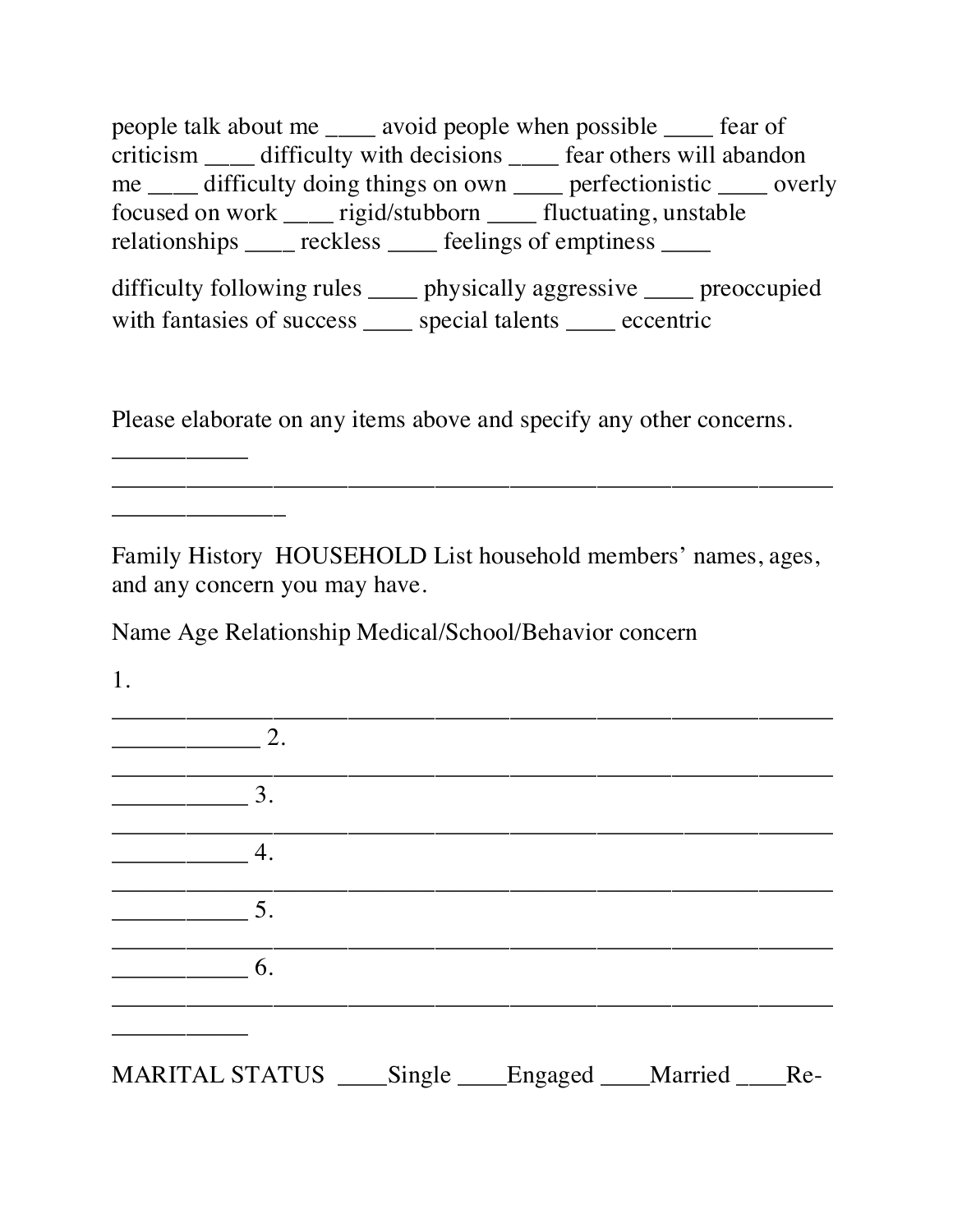| married _____Separated _____Divorced _____Widowed Spouse's age   |                                                 |                                                                     |
|------------------------------------------------------------------|-------------------------------------------------|---------------------------------------------------------------------|
| Length of relationship                                           |                                                 |                                                                     |
| Describe strengths of current relationship                       |                                                 |                                                                     |
|                                                                  |                                                 |                                                                     |
| Describe areas of concern or incompatibility in the relationship |                                                 |                                                                     |
|                                                                  | Give details of any previous marriages (length, |                                                                     |
|                                                                  |                                                 |                                                                     |
| HISTORY OF EXTENDED FAMILY Parents Mother's occupation           |                                                 | Highest grade completed _______ Father's                            |
|                                                                  |                                                 |                                                                     |
| ________ Parental marital status: ___Not Married ___Married      |                                                 |                                                                     |
|                                                                  |                                                 | ___Separated ___Divorced ___Widowed If applicable, your age at time |
|                                                                  |                                                 |                                                                     |

Extended Family History Please indicate with a check mark whether there is a family history of any of the following difficulties. Include parents, siblings, grandparents, aunts, uncles, and cousins. If present,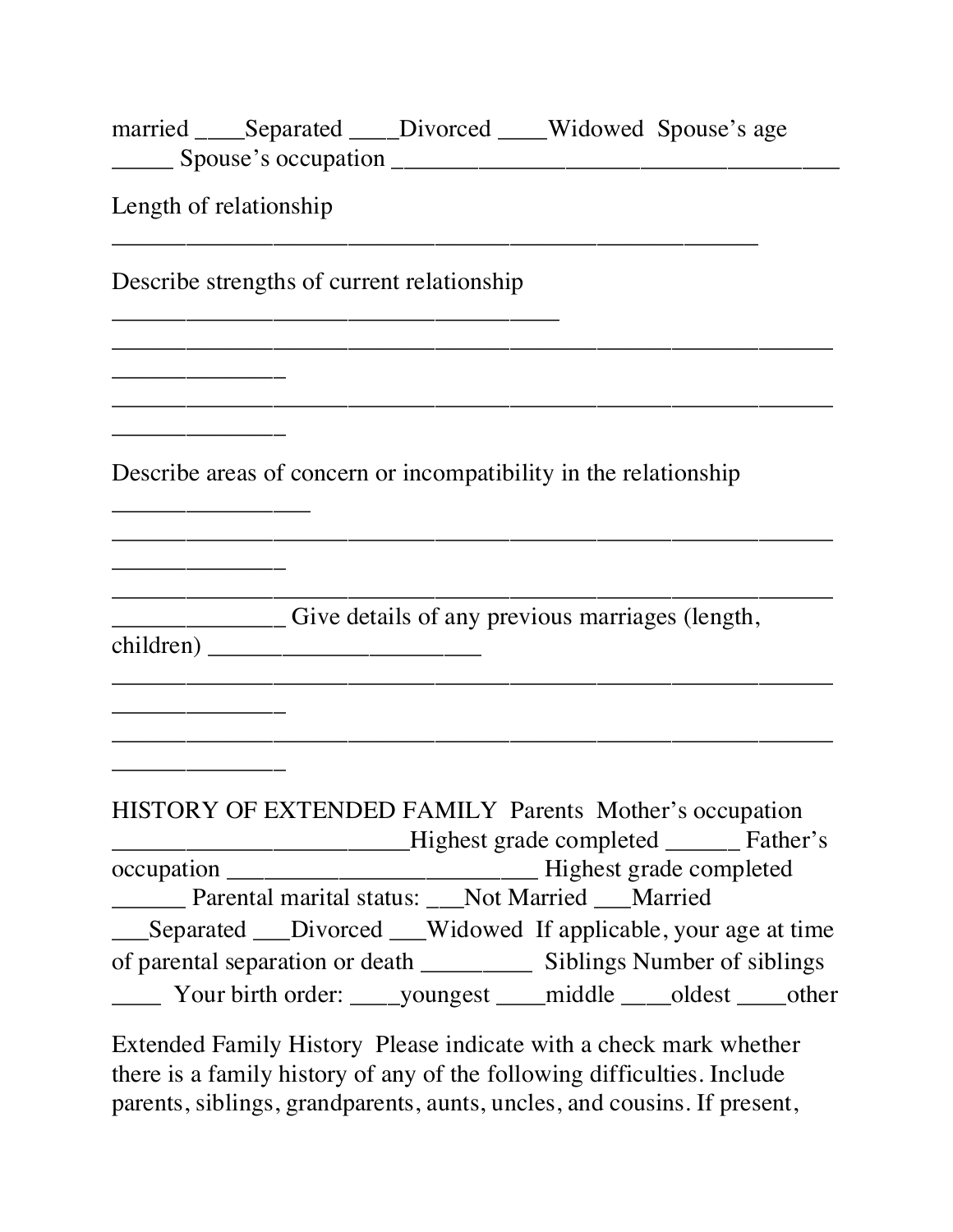please specify relationship.

Difficulty \_\_\_\_ Mental Retardation \_\_\_\_ Attention Deficit Disorder/Attention Problems \_\_\_\_ Tourette's Syndrome or Tic Disorder \_\_\_\_ Learning Problems/Failure \_\_\_\_ Communication Difficulties \_\_\_\_ Autism/Autistic Spectrum \_\_\_\_ Anxiety Problems \_\_\_\_ Obsessive Compulsive Disorder \_\_\_\_ Depression \_\_\_\_ Suicide Attempt, Suicide Completed \_\_\_\_\_ Sexual or Physical Abuse \_\_\_\_\_ Drug Abuse \_\_\_\_ Alcoholism \_\_\_\_ Legal Difficulties \_\_\_\_ Schizophrenia \_\_\_\_ Psychiatric Hospitalization \_\_\_\_\_ Use of Psychiatric Medication \_\_\_\_\_ Thyroid Problems \_\_\_\_ Genetic/Metabolic Disorders \_\_\_\_ Bipolar Disorder \_\_\_\_ Personality Disorder

Family Member's Relationship To

You  $\overline{Y}$ \_\_\_\_\_\_\_\_\_\_\_\_\_\_\_\_\_\_\_\_\_\_\_\_\_\_\_\_\_\_\_\_ \_\_\_\_\_\_\_\_\_\_\_\_\_\_\_\_\_\_\_\_\_\_\_\_\_\_\_\_\_\_\_\_ \_\_\_\_\_\_\_\_\_\_\_\_\_\_\_\_\_\_\_\_\_\_\_\_\_\_\_\_\_\_\_\_ \_\_\_\_\_\_\_\_\_\_\_\_\_\_\_\_\_\_\_\_\_\_\_\_\_\_\_\_\_\_\_\_ \_\_\_\_\_\_\_\_\_\_\_\_\_\_\_\_\_\_\_\_\_\_\_\_\_\_\_\_\_\_\_\_ \_\_\_\_\_\_\_\_\_\_\_\_\_\_\_\_\_\_\_\_\_\_\_\_\_\_\_\_\_\_\_\_ \_\_\_\_\_\_\_\_\_\_\_\_\_\_\_\_\_\_\_\_\_\_\_\_\_\_\_\_\_\_\_\_ \_\_\_\_\_\_\_\_\_\_\_\_\_\_\_\_\_\_\_\_\_\_\_\_\_\_\_\_\_\_\_\_ \_\_\_\_\_\_\_\_\_\_\_\_\_\_\_\_\_\_\_\_\_\_\_\_\_\_\_\_\_\_\_\_ \_\_\_\_\_\_\_\_\_\_\_\_\_\_\_\_\_\_\_\_\_\_\_\_\_\_\_\_\_\_\_\_ \_\_\_\_\_\_\_\_\_\_\_\_\_\_\_\_\_\_\_\_\_\_\_\_\_\_\_\_\_\_\_\_ \_\_\_\_\_\_\_\_\_\_\_\_\_\_\_\_\_\_\_\_\_\_\_\_\_\_\_\_\_\_\_\_ \_\_\_\_\_\_\_\_\_\_\_\_\_\_\_\_\_\_\_\_\_\_\_\_\_\_\_\_\_\_\_\_ \_\_\_\_\_\_\_\_\_\_\_\_\_\_\_\_\_\_\_\_\_\_\_\_\_\_\_\_\_\_\_\_ \_\_\_\_\_\_\_\_\_\_\_\_\_\_\_\_\_\_\_\_\_\_\_\_\_\_\_\_\_\_\_\_ \_\_\_\_\_\_\_\_\_\_\_\_\_\_\_\_\_\_\_\_\_\_\_\_\_\_\_\_\_\_\_\_ \_\_\_\_\_\_\_\_\_\_\_\_\_\_\_\_\_\_\_\_\_\_\_\_\_\_\_\_\_\_\_\_ \_\_\_\_\_\_\_\_\_\_\_\_\_\_\_\_\_\_\_\_\_\_\_\_\_\_\_\_\_\_\_\_ \_\_\_\_\_\_\_\_\_\_\_\_\_\_\_\_\_\_\_\_\_\_\_\_\_\_\_\_\_\_\_\_